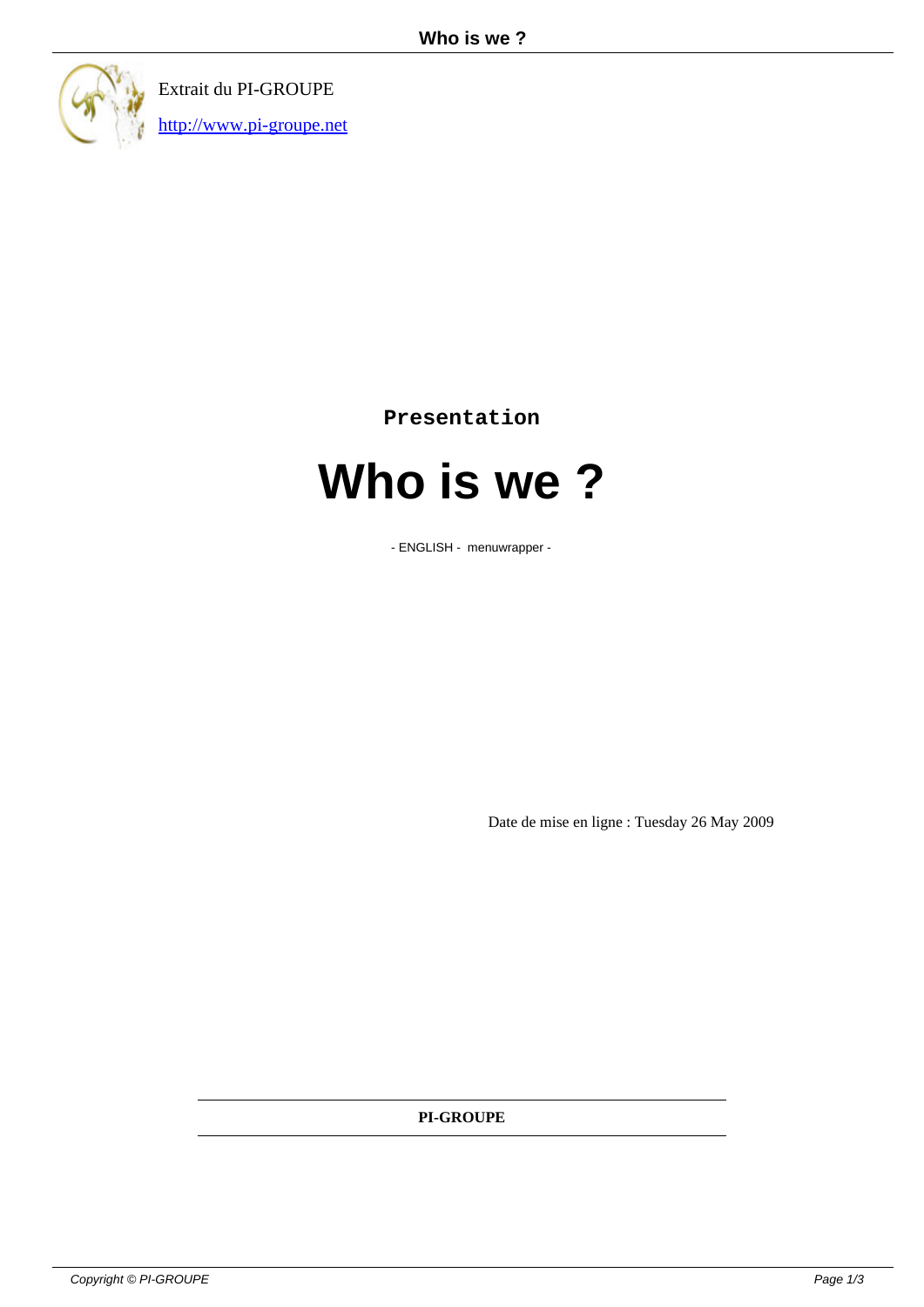More that an enterprise of computer services (center of production and intégrateur eTechnologies), PI-GROUPE wants to be to be for Senegal a center of the communication, main piece of a device of search for-action regulation making intervene the different actors of the communication and the energy for the purpose of the exchange.



## **Endowed currently with a platform of management of computer projects and development software package on line ERP type, oriented telecommuting, PI-GROUPE assures :**

- 1. A global follow-up of all projects of the enterprise.
- 2. A mastery of the development of a project to all these stages, some phase analyzes to the final phase of production.
- 3. The nomadism (telecommuting) because the platform allows work from afar and its security.
- 4. A specialization in the offer of services by networks.
- 5. A modular and steady aspect of the software packages (open system permitting the addition of module and functionality according to the customer's future needs, and without losing the information already recorded by the customer), a communication with the customer (on line complaint system) and a security increased of the exchanges of information.

 **PI-GROUPE** , whose seat is in Dakar, has for objective to endow itself with a flexible and light antenna in the level of every region and township. Flexible because it should be a sort of "ticket window communication" by a decentralized process (region or common) or to the level of the seat of a big Association to national or regional cover. It would be light because, according to the evolution of the infrastructures and the needs of the actors, an antenna can change tutelage.